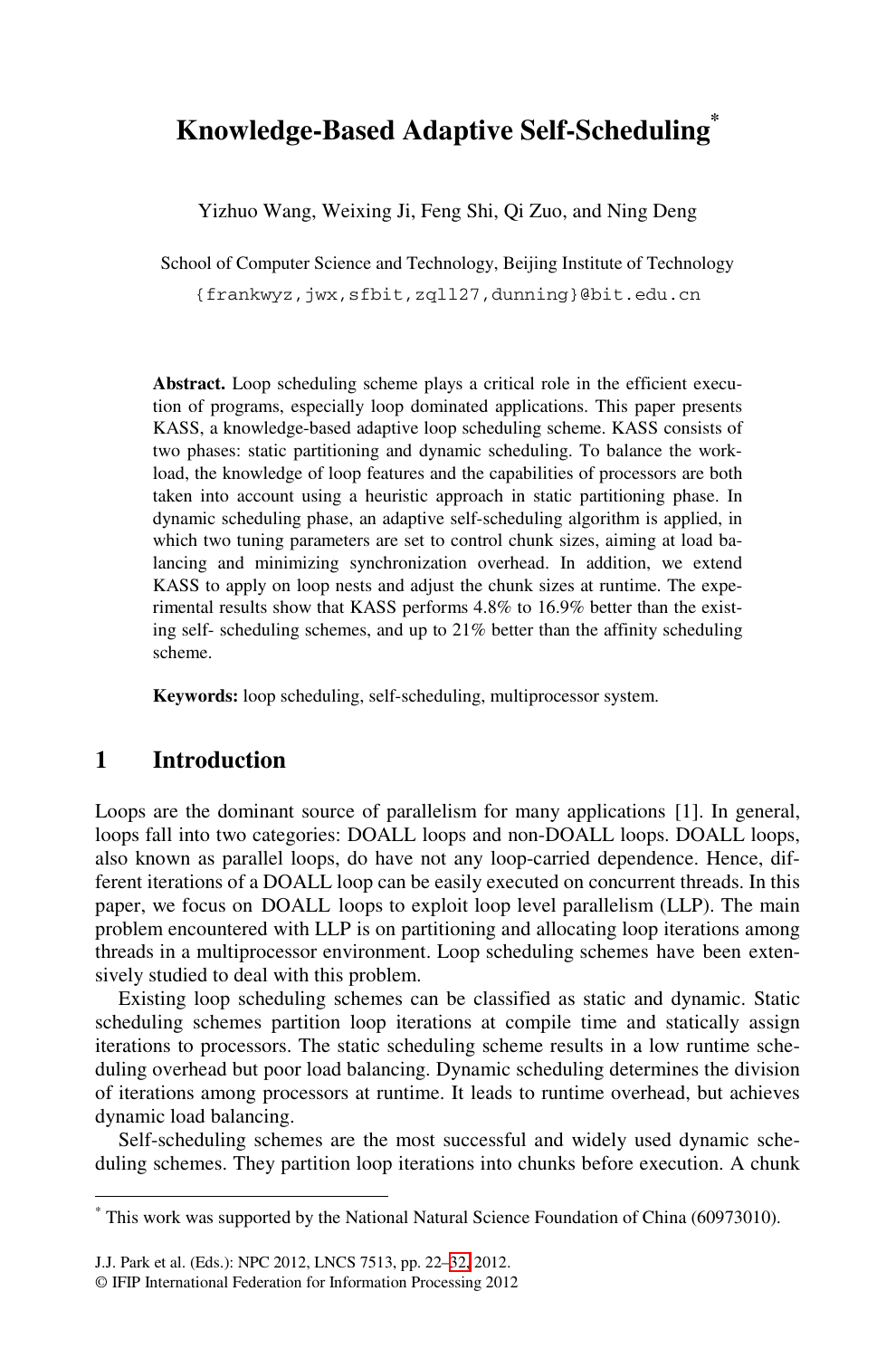is assigned to an idle processor at each scheduling step at runtime. Thus, the time spent in determining how many iterations should be scheduled is saved. Most self-scheduling algorithms have decreasing size chunks, which is a result of the trade-off between load balancing and scheduling overhead.

Some features of the loop and runtime environment affect the execution time of chunks. On one hand, different loops have different types of workload distribution. Non-uniform workload results in different execution times for same size chunks. On the other hand, processor speed and usage are important runtime features that determine the execution time of a chunk. Existing self-scheduling schemes are oblivious to these features. In this paper, we propose an adaptive self-scheduling scheme that utilizes the knowledge of the workload and the runtime environment with the aim of reducing synchronization costs, improving load balancing, and exploiting locality.

The rest of the paper is organized as follows. Section 2 reviews loop scheduling strategies and discusses related work. Section 3 presents the knowledge-based adaptive self-scheduling scheme in detail. Experimental results are presented in section 4, and the conclusion is presented in Section 5.

# **2 Background and Related Work**

The simplest of all scheduling algorithms is static scheduling, which assigns an even number of loop iterations to each processor. It keeps the scheduling overhead to a minimum, but does not balance the load dynamically compared with the other schemes. The first self-scheduling scheme [2] is another extreme. It assigns one iteration to an idle processor each time. Hence, processors finish at nearly the same time and the workload is well balanced. However, the scheduling overhead maybe unacceptable because of the large number of scheduling steps. Self-scheduling with fixed size chunks [3] is a tradeoff between these two rival techniques. It assigns a chunk, which consists of successive iterations, to an idle processor each time. This procedure reduces the number of scheduling steps needed, which therefore, reduces the scheduling overhead.

Some self-scheduling schemes with decreasing chunk sizes were proposed to achieve better load balancing than fixed size chunking self-scheduling. They schedule large chunks at the beginning to ensure locality and reduce overhead, while scheduling small chunks at the end to balance the workload. In these self-scheduling schemes, guided self-scheduling (GSS, [1]), factoring self-scheduling (FSS, [4]), and trapezoid self-scheduling (TSS, [5]) are the most successful and widely used. The difference among them is the computation process for chunk sizes. None of the three schemes takes the characters of the loop and runtime factors into account. Our self-scheduling scheme quantifies these factors and uses them in calculating chunk sizes.

Some dynamic self-scheduling schemes [6, 7] adjust chunk sizes at run time or exploit processor affinity when mapping chunks to processors. Affinity scheduling proposed by Markatos et al. [8], employs per-processor work queues, which is similar with our scheme. However, the size of each work queue is not determined based on the knowledge of loop and runtime environment in affinity scheduling. Some groups [9, 10] have undertaken self-scheduling studies on particular architectures, considering the features of the system architecture. Our technique could be easily extended to these architectures.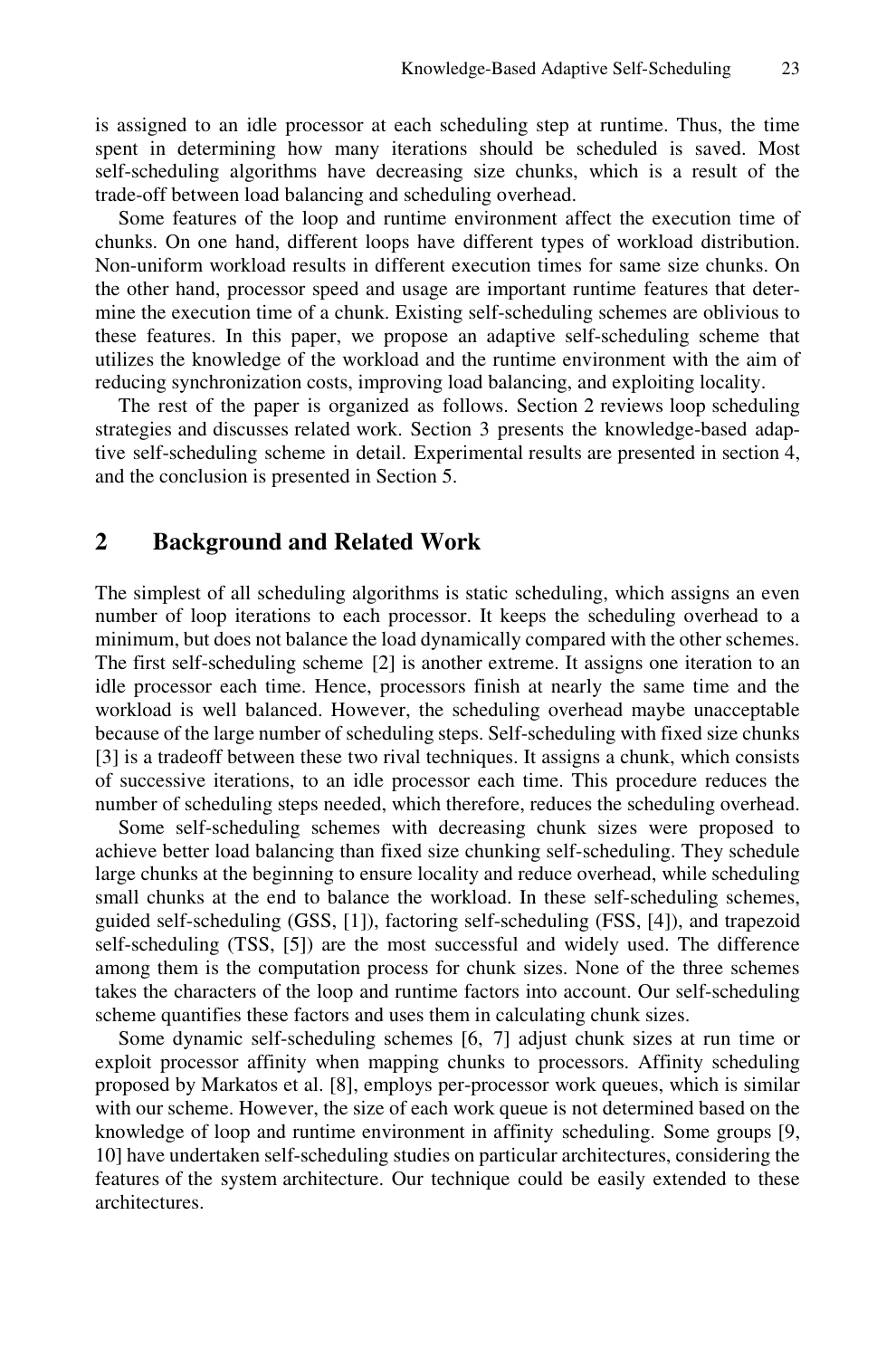# **3 Knowledge-Based Adaptive Self-Scheduling**

In this section, we describe the details of the knowledge-based adaptive self-scheduling scheme (KASS). The problem to be considered is the scheduling, across *p* processors  $P_1, P_2, \ldots$ , and  $P_p$ , of *N* iterations on a parallel loop. KASS has two phases:

**Static Partitioning Phase:** A knowledge-based approach is used to partition iterations of the parallel loop into local queues of processors, which makes the total workload, not the number of iterations, equally distributed onto processors approximately.

**Dynamic Scheduling Phase:** Based on self-scheduling rule, every local work queue is partitioned into chunks with decreasing sizes. Each processor allocates a chunk from its local queue to execute. A processor steals a chunk from another processor to execute when it finishes the execution of all the chunks in its local queue.

## **3.1 Static Partitioning**

The execution time of each iteration can be obtained via loop profiling. Let  $t_i$  denote the execution time of *i*th iteration. The mean execution time is  $\mu_t$  and the variance is  $\sigma_t$ . Let *lj* and *uj* denote the lower and upper bounds of the local queue assigned to processor *j*. Assuming that all the processors have the same capacity to execute the loop, static partitioning will only relate to the workload distribution of the loop. Thus, the bounds  $\{(l_i, u_i) | j = 1, 2, ..., p\}$  can be calculated by

$$
\sum_{i=l_j}^{u_j} t_i \approx \frac{N\mu_t}{p} \tag{1}
$$

Note that

$$
l_1 = 1;
$$
  $l_{j+1} = u_j + 1$ ,  $j = 1, 2, ..., p-1;$   $u_p = N$ . (2)

Parallel loop normally has regular workloads. Thus, *ti* could be well estimated by profiling [11]. In addition, prior knowledge about the loop only contributes to the static load balancing. The dynamic scheduling will further balance the workload in our scheme. Thus, prior information need not be accurate. For example, if the workload distribution of the loop is almost uniform, no profiling is needed, and  $t_i$  ( $i=1, 2...$ , *N*) could just be set to any fixed number.

In addition to loop features, differences in processor speed, load running, and architecture can significantly impact performance. We use *ai* to represent the capacity of processor  $P_i$  to execute the loop. In a simple case, let  $s_i$  denote the speed of  $P_i$  and  $b_i$ denote how much of *Pi*'s capacity is used in the execution of this application. Then, *ai*  $s_i b_i$ . We normalize  $a_i$  with  $a_1$ . For instance,  $a_1 = 1$  and  $a_2 = 2$ , which means that the execution time of the same workload on  $P_1$  is twice as that on  $P_2$ . Subsequently, the loop bounds of the local queues can be calculated using the following equations under the assumption that the loop is uniform.

$$
l_1 = 1; \quad l_{j+1} = u_j + 1; \quad u_j = \left[ \left( \sum_{i=1}^j a_i / \sum_{i=1}^p a_i \right) N \right], j = 1, 2, ..., p-1; \quad u_p = N. \tag{3}
$$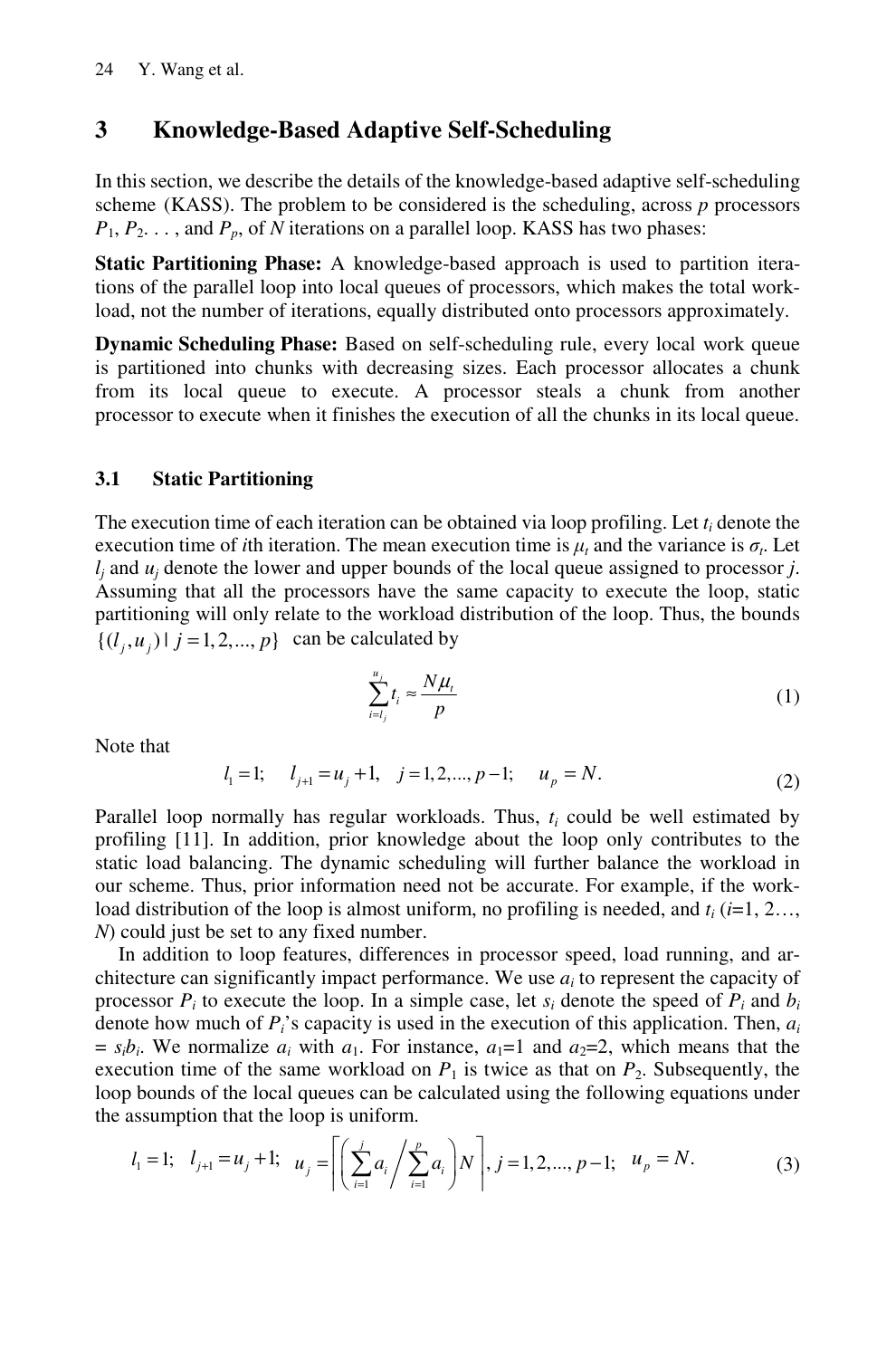Considering the aspects of loop workload distribution and processor capacity, the bounds should be determined using

$$
\frac{1}{a_j} \sum_{i=l_j}^{u_j} t_i \approx \sum_{j=1}^p \left( \frac{1}{a_j} \sum_{i=l_j}^{u_j} t_i \right) / p \tag{4}
$$

where the discrete function of  $t_i$  is approximately equally partitioned among  $p$  processors. Unfortunately, the approximation of (4) does not provide a simple computation. We propose a heuristic method to calculate the loop bounds  $\{(l_j, u_j) | j = 1, 2, \dots, p\}$ . Let  $l'_j$  and  $u'_j$  denote the bounds calculated using equation (1). Let  $l_j''$  and  $u_j''$  denote the bounds calculated using equation (3). We initialize the bounds as follows:

$$
l_1 = 1; \quad l_{j+1} = u_j + 1; \quad u_j = \left\lfloor \frac{u'_j + u''_j}{2} \right\rfloor, j = 1, 2, ..., p-1, \quad u_p = N;
$$
 (5)

Consequently, the execution time of iterations from  $l_i$  to  $u_j$  on processor  $P_i$  is calculated as follows:

$$
T_j = \frac{1}{a_j} \sum_{i=l_j}^{u_j} t_i, j = 1, 2, ..., p.
$$
 (6)

The mean of  $T_j$  is  $\mu_T$  and the variance is  $\sigma_T$ . Our goal is to make all  $T_j$  as equal as possible, i.e., all the processors finish the execution at approximately the same time. For a processor  $P_j$ , if  $T_j$  is greater than  $\mu_T$ , the processor has much workload, thus, we need to decrease the number of iterations assigned to  $P_j$  that results in the adjustment of the bounds, and vice versa. The change is defined as  $(\mu_{T} - T_{i})/\overline{t}$ , where  $\overline{t}$  is the

mean execution time of iterations, which is defined as 1 *p*  $\overline{t} = \sum_{j=1}^{n} T_j / N$  $=\sum_{j=1}^{\nu}T_j/N$ .

The above procedure is repeated to adjust the bounds until one of the following conditions is met:

- 1) The maximum number of steps, which is user inputted, is reached.
- 2) The coefficient of variation (c.o.v.) of  $T_i$  ( $\sigma_T/\mu_T$ ) becomes less than a threshold value, which is set to 0.1 in our experiments.
- 3) The variance  $(\sigma_T)$  in the current step is greater than that in the last step.

To summarize, we determine the loop bounds of the local queues in the static partitioning phase using the following rules:

- 1) If the c.o.v of the execution time of iterations  $(\sigma_t / \mu_t)$  is less than 0.1, the bounds are calculated using equation (3). Since the loop has nearly uniform workload distribution in this case, we just take the capacities of the processors into account.
- 2) If the c.o.v of the capacities of the processors  $(\sigma_a/\mu_a)$  is less than 0.1, the bounds are calculated using equation (1). The processors have almost same capacity in this case, thus, we just take the workload distribution into account.
- 3) In other cases, the heuristic method introduced above is used.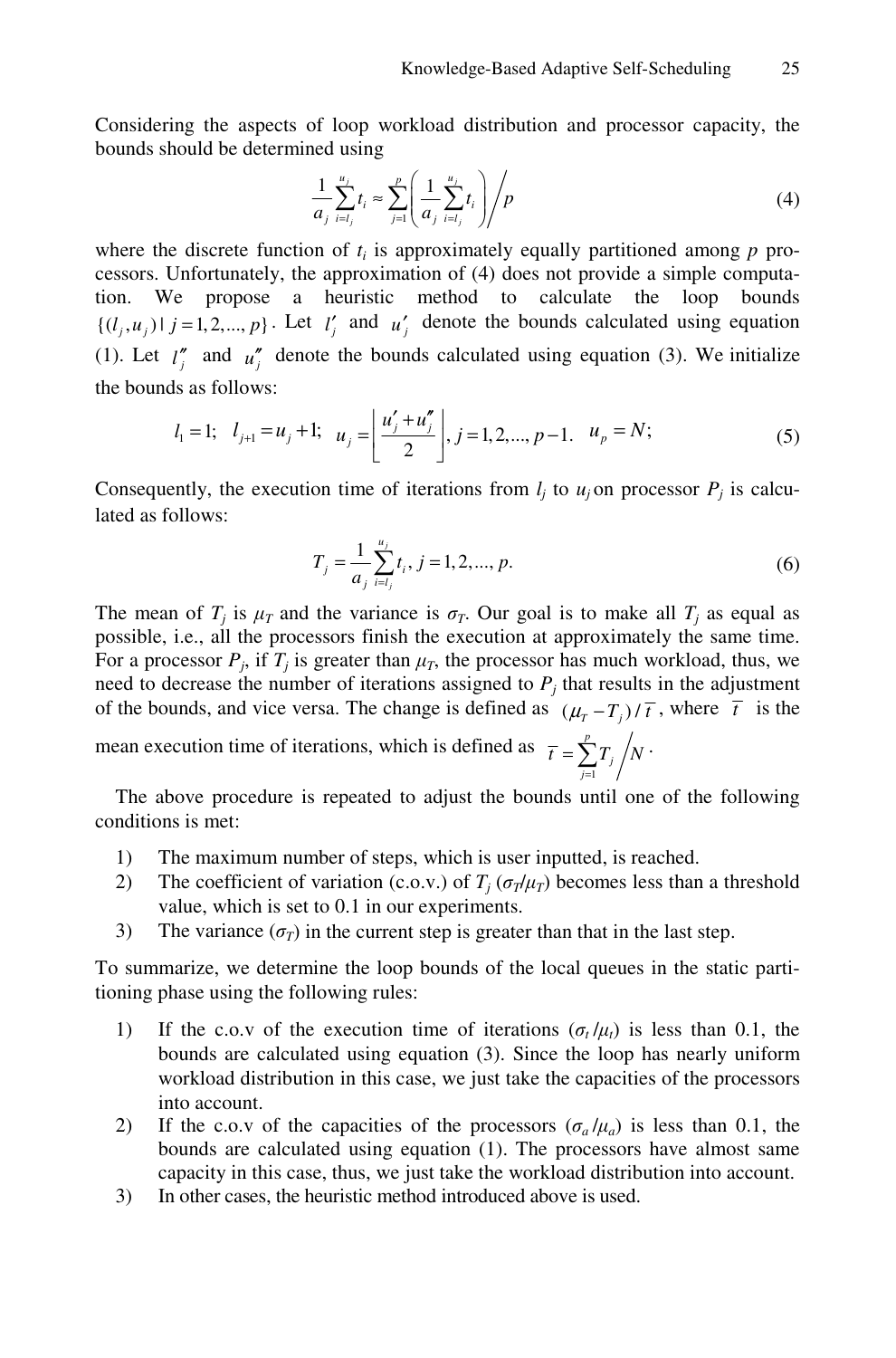# **3.2 Dynamic Scheduling**

In the dynamic scheduling phase, each local iteration queue is partitioned into chunks. A self-scheduling algorithm is then applied to assign a chunk to an idle processor in each scheduling step. A chunk size tuning parameter  $k_i$  is set for processor  $P_i$  ( $i=1,2,...,p$ ) to balance between data locality and parallelism. Each processor always removes  $k_i$  of the remaining iterations in its local queue for execution. *Pi* turns to help other heavily loaded processors after completing the execution of the iterations in its local queue. In our implementation,  $P_i$  allocates  $k_i$  of the remaining iterations from the next unfinished work queue for execution. Considering synchronization cost, a chunk should not be too small. Thus, another parameter  $\alpha$ , which is the minimal number of iterations in a chunk, is identified. The sketch of KASS is presented in Fig. 1.

**Algorithm 1.** Knowledge-based Adaptive Self-Scheduling

```
Master:
    for (i = 1; i \leq p; i++) // initial partition
        assign_iterations(i, l_i, u_i); // assign iterations l_i to u_i to processor P_i.
    for (i = 1; i \leq p; i++) { // create workers
          create_thread(Ti); 
          Set Ti running on processor Pi; 
 } 
     Wait for all worker threads to complete. 
Worker:
    get_iterations(l, u, k){ // get a chunk from a work queue.
          if (u−l < 2α){ // ensure chunk size is larger than α. 
             chunk.begin = l; chunk.end = u;
          }else{ 
             chunk.begin = l; chunk.end = l + (u-l)k;
 } 
         l = chunk.end + 1; // update the lower bound.
     } 
     while (true) { 
          // get a chunk in the local work queue of current processor Pi. 
         chunk = get_iterations(l_i, u_i, k_i)
         if(chunk = NULL)\{ Lock( ); 
             j = find_unfinished_workqueue(\cdot);
             \frac{1}{\sqrt{2}} processor P_i has remaining iterations.
             if( j = 0) // all the iterations have been scheduled.
              { Unlock(); thread_exit( ); }
              chunk = get_iterations(l_i, u_i, k_i) // steal a chunk from P_i.
              Unlock( ); 
 } 
          execute_loop(chunk); 
     }
```
**Fig. 1.** The sketch of KASS

Next, we present the identification of tuning parameters  $k_i$  and  $\alpha$ . Previous work in [12] shows that the chunk size should range from *R*/2*p* to *R*/*p* in a self-scheduling scheme with a central work queue to have reasonable load imbalance and synchronization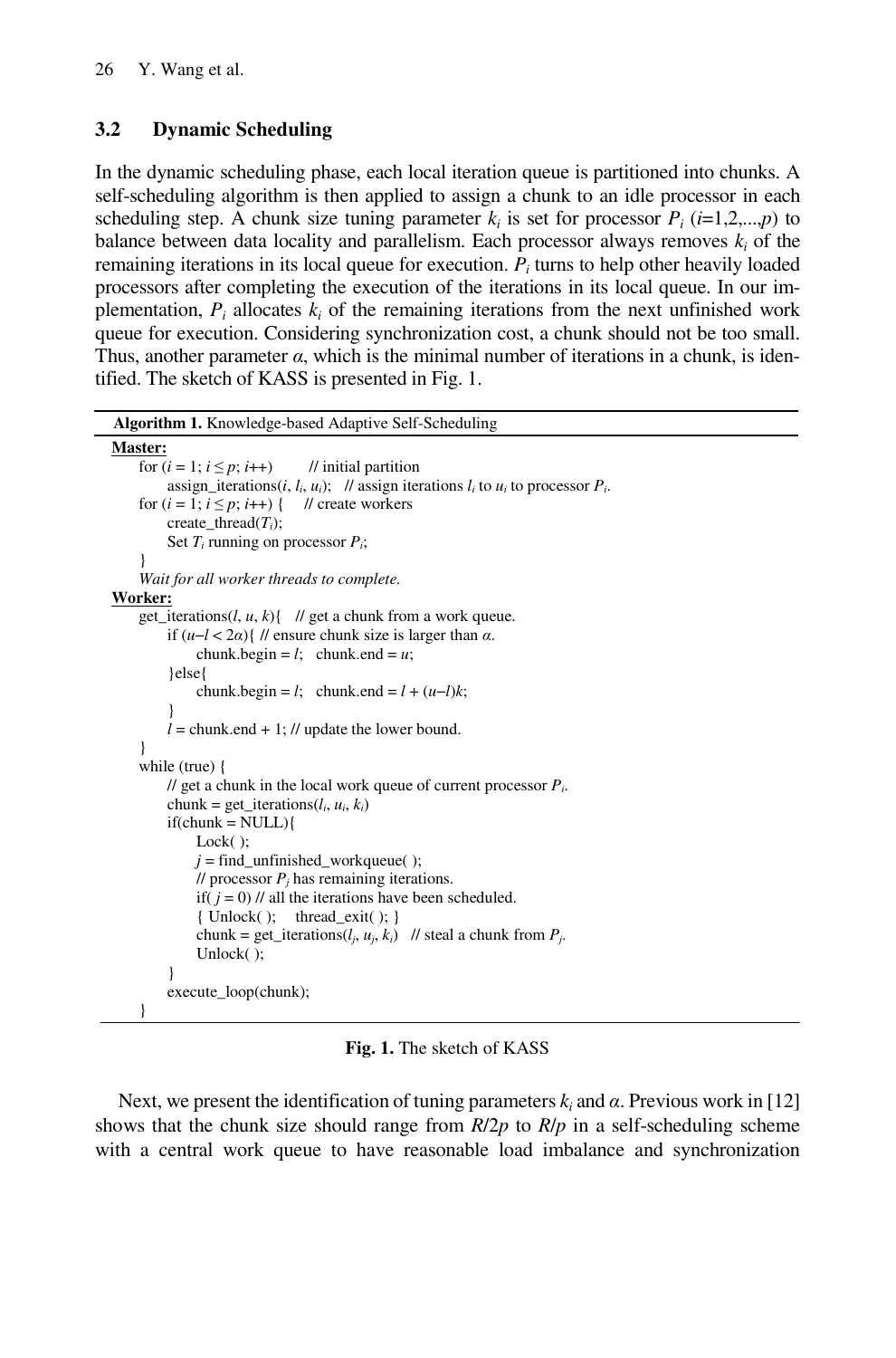overhead. *R* is the number of the remaining iterations. The chunk size would range from 0.5 *R* to *R* when the same principle is applied to per-processor work queues. Therefore, the range of  $k_i$  should be [0.5, 1]. The selection of  $k_i$  relates to two factors: the "*error*" of static partitioning and the dynamic changes of runtime environment. We use c.o.v  $(\sigma/\mu)$ to represent the *error* of static partitioning. Three cases in static partition phase were noted, as described in section 3.1. We use  $\sigma_a/\mu_a$  when  $\sigma_f/\mu_t < 0.1$ ; use  $\sigma_f/\mu_t$  when  $\sigma_a/\mu_a <$ 0.1; use  $\sigma_T/\mu_T$  for other cases. The range of  $\sigma/\mu$  is [0, 0.1]. Let  $\Delta$  denote the dynamic changes in the runtime environment, which ranges from 0 to 0.4 to enforce  $k_i$  ranging from 0.5 to 1. The chunk size tuning parameter  $k_i$  is defined as

$$
k_i = 1 - \mu / \sigma - \Delta, \qquad i = 1, 2, ..., p. \tag{7}
$$

The value of  $\Delta$  is user inputted. Our experiment results suggest that it is optimal to set  $\Delta$ to 0.1 when the system is relatively stable. Thus, the value of  $k_i$  is 0.8.

The tuning parameter  $\alpha$  limits the minimal size of a chunk. If the time that a processor spends to steal a chunk from another processor is longer than the execution time of this chunk, it is clear that chunk stealing need not be done. Performance penalty of work stealing in the present comes from two aspects. One is the synchronization overhead, which refers to the time cost of the critical sections in shared memory multiprocessor systems. Another is the loss of data locality, which is mainly the cache miss penalty in shared memory systems, and is considered as communication cost in distributed memory systems. The execution time of the critical section used to allocate a chunk via profiling is obtained. Let  $T_{cs}$  denote it. The minimal number of iterations of a chunk is defined as  $\alpha = 2T_c/\mu_t$ , where,  $\mu_t$  is the mean execution time via profiling. The above equation does not take the effect of locality into account because locality is hard to quantify. Hence, we enlarged the synchronization cost to fill up the loss.

#### **3.3 KASS for Loop Nests**

For loop nests with sequential outer loop and parallel inner loop, we improve the KASS algorithm by adaptively changing  $k_i$  for each processor. A counter  $C_i$  is set for processor  $P_i$ .  $C_i$  is increased by one each time the processor  $P_i$  removes a chunk from another processor  $P_i$ . Accordingly,  $C_i$  is decreased by one. The counters are initially set to zero at the beginning of every step in the outer loop. At the end of the outer loop step, the processors are classified into three types based on the value of the counters:

- Lightly loaded: the  $C_i$  value of the processor is greater than a positive integer  $\theta$ , which is a threshold set by the user. We set  $\theta$  to 1 in our experiments.
- Normally loaded: the  $C_i$  value of the processor is within the range of  $[-\theta, \theta]$ .
- Heavily loaded: the  $C_i$  value of the processor is less than  $-\theta$ .

If  $P_i$  is a heavily loaded processor, less iterations should be assigned to it at each scheduling step so that more iterations remaining in the heavily loaded processor can be executed by the lightly loaded processors.  $k_i$  is decreased to realize the adjustment. On the contrary,  $k_i$  is increased for lightly loaded processors so that these processors can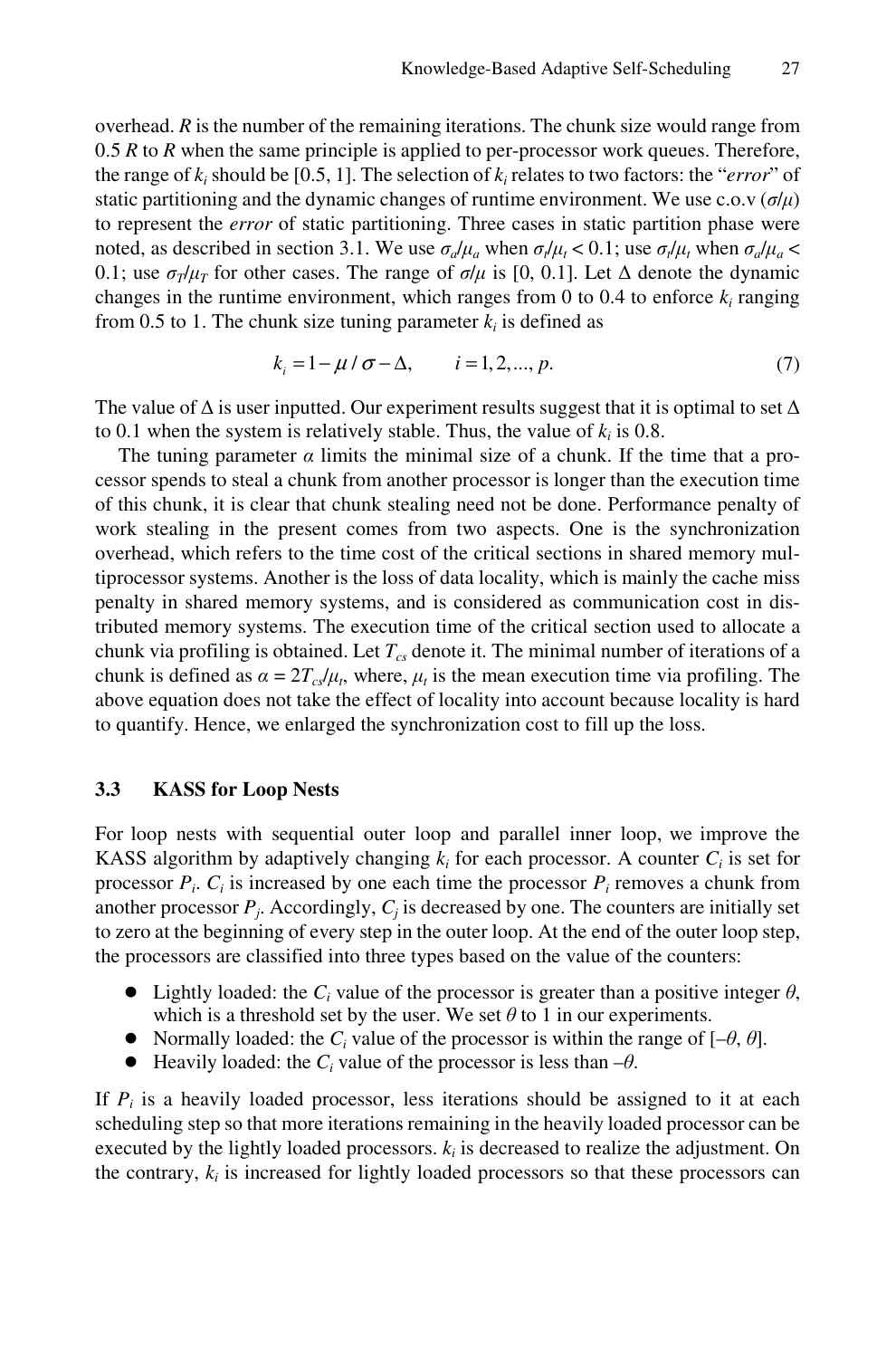finish the chunks in their local work queue as soon as possible, and then start to help heavily loaded processors. The value of  $k_i$  is adjusted to  $k'_i$  as follows:

$$
k'_{i} = \begin{cases} \min(0.9, k_{i} + 0.1) & \text{if } C_{i} > \theta \\ k_{i} & \text{if } \theta \ge C_{i} \ge -\theta \\ \max(0.5, k_{i} - 0.1) & \text{if } C_{i} < -\theta \end{cases}
$$
(8)

The KASS algorithm for loop nests is similar to the affinity scheduling proposed by Markatos et al. [8]. Both of these algorithms use per-processor work queues and utilize work-stealing to balance the workload. Three important differences between KASS and affinity scheduling exist. First, static partitioning in KASS is knowledge-based, whereas affinity scheduling makes equivalence partitioning. Second, chunk sizes are adaptively changed by the adjustment of  $k_i$  in KASS. In affinity scheduling, chunk sizes are fixed during multiple execution times of the inner DOALL loop. Third, KASS limits the minimal chunk size, whereas affinity scheduling does not. Excessive partitioning as in some cases in affinity scheduling causes harmful effects on data locality and overall performance.

# **4 Experiments**

In this section, we present our experimental setup and results. KASS is compared with other popular loop scheduling schemes in two cases studies: one for outer most parallel loops; another for loop nests.

For the case study on outermost loops, we extracted several kernels from SPEC CPU2000/2006 benchmarks. The detail of the kernel set is presented in Table 1. For the case study on loop nests, the selected application kernels are Successive Over-Relaxation (SOR), Jacobi Iteration (JI), and Transitive Closure (TC) [8]. The detailed experimental setup is provided in Table 2.

### **4.1 Study on Outermost Parallel Loops**

GSS, FSS, and TSS are widely used loop scheduling schemes in practice. For each kernel in Table 1, we compare execution times obtained with static scheduling, GSS [1], FSS [4], TSS [5], and KASS. Experiments were run by varying the number of threads from 2 to 16. All worker threads are bound on different cores.

Several artificial loads are added to processors  $P_1$ ,  $P_3$ ,  $P_5$ ,..., and  $P_{15}$  when testing. Thus,  $a_i = 1$  ( $i = 1, 3, ..., 15$ ) and  $a_i = 2$  ( $i = 2, 4, ..., 16$ ) in the static partition phase of KASS. *L*1 to *L*9 use equation (3) to calculate the bounds of local partitions. *L*10 has obvious non-uniform workloads. Hence, the heuristic method is applied to obtain the bounds.  $k_i$  is set to 0.8 because there are no other unknown loads running in the system. The parameter  $\alpha$  is determined via profiling for each kernel.

We report the speedups over sequential versions of the codes for each scheduling scheme in Fig. 2. The execution time of the sequential versions is the average value of the execution times in loaded and unloaded environments on one core. We observed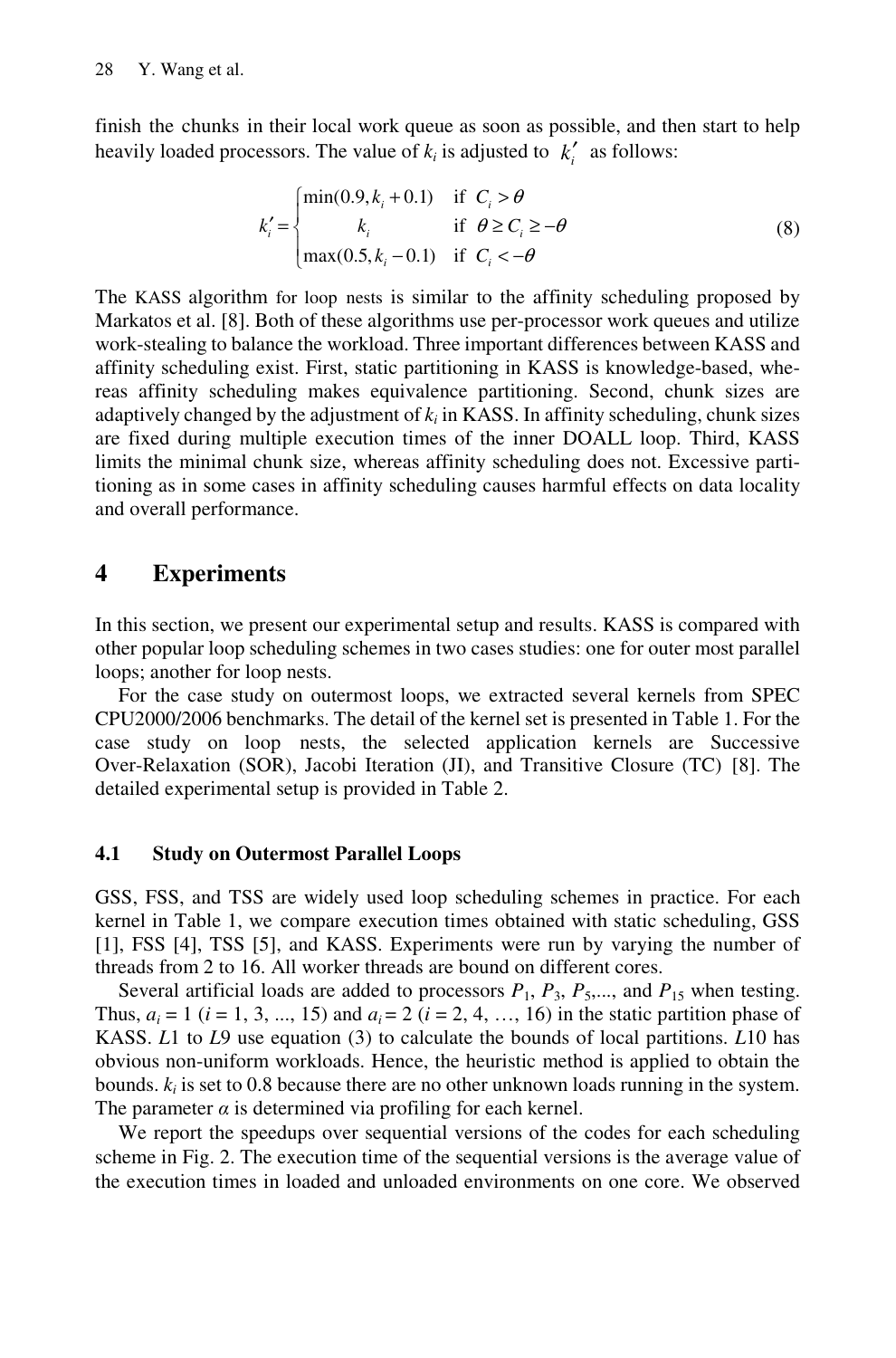that for all ten kernels, both KASS and the classic self-scheduling schemes (GSS, FSS, and TSS) show significant improvement over static scheduling. Although static scheduling has better data locality than other schemes of scheduling and has no synchronization cost, poor load balancing made it much worse than self-scheduling.

| <b>Kernel</b>  | <b>Suite</b>                 | <b>Benchmark</b> | File, line             | <b>Proces</b>      |
|----------------|------------------------------|------------------|------------------------|--------------------|
| L1             | <b>SPEC2000</b>              | 179.art          | scanner.c, 317         |                    |
| L2             | <b>SPEC2000</b>              | 188.ammp         | rectmm.c, 405          | L1 Dat             |
| L <sub>3</sub> | <b>SPEC2000</b>              | 183.equake       | quake.c. $462$         | L <sub>2</sub> Cac |
| L <sub>4</sub> | <b>SPEC2006</b>              | 470.1bm          | lbm.c, 186             | Memor              |
| L <sub>5</sub> | <b>SPEC2006</b>              | $433$ mile       | quark stuff.c.<br>1523 | Compi              |
| L <sub>6</sub> | <b>SPEC2006</b>              | 462.libquantum   | gates.c, 89            | Compi<br>Thread    |
| L7             | <b>SPEC2006</b>              | 464.h264ref      | mv-search.c, 394       | OS                 |
| L8             | <b>SPEC2006</b>              | 482.sphinx3      | vector.c, 512          |                    |
| L9             | <b>Matrix Multiplication</b> |                  | mm.c                   |                    |
| L10            | Matrix Transpose             |                  | mt.c                   |                    |

| Processor             | $4 \times$ Intel®Xeon™<br>$X7350$ (4 cores/chip)<br>@ 2.93GHz |  |
|-----------------------|---------------------------------------------------------------|--|
| L1 Data Cache         | 32 KB                                                         |  |
| L <sub>2</sub> Cache  | 2 X4 MB                                                       |  |
| Memory                | 8 GB                                                          |  |
| Compiler              | $\csc 4.2.4$                                                  |  |
| <b>Compiler Flags</b> | -O2 -lpthread -lrt -lm                                        |  |
| Thread Library        | <b>NPTL 2.7</b>                                               |  |
| OS                    | Linux ubuntu                                                  |  |
|                       | 2.6.22.14                                                     |  |

Table 1. Kernel Set **Table 2.** Experimental Setup

Figure 2 shows that KASS is the most effective self-scheduling scheme. Comparing KASS with GSS, FSS and TSS, we observe that KASS is 16.9% faster than GSS on average with 8 threads, which is the best case, and 4.8% faster than FSS on average with 16 threads, which is the worst case. Again, we notice that GSS is worse than other self-scheduling schemes on average due to the large chunk size allocated in the first scheduling step.

The performance gains obtained from KASS can be attributed to load balancing, synchronization overhead and data locality. KASS only needs synchronization during work stealing. In the ideal case, the number of locks can be as low as the number of threads if the workload was balanced perfectly in the static partition phase. For the other three self-scheduling schemes, the number of locks equals the number of chunks, and the value never changes during numerous executions times.

Aside from synchronization overhead, data locality is another significant benefit of using distributed work queues. For the outmost parallel loop, spatial locality is improved because most chunks in the local queue are executed successively by the local processor. For nested loops, distributed work queues enforce processor affinity with the data set. Therefore, temporal locality is improved. To gain better insight into the performance issues, we collected L1 and L2 cache misses with Pfmon2 for each kernel and each self-scheduling scheme. Figure 3 shows the results when 4 threads are used. Cache misses are normalized against cache misses in GSS. KASS has less L1 data cache misses than others. L2 cache misses decrease slightly except for L10. The matrix size in L10 is  $3200 \times 3200$ , thus, it cannot be loaded into the L2 cache entirely. Moreover, matrix transposition has decreasing workload distribution. Therefore, L10 presents much variation in cache misses.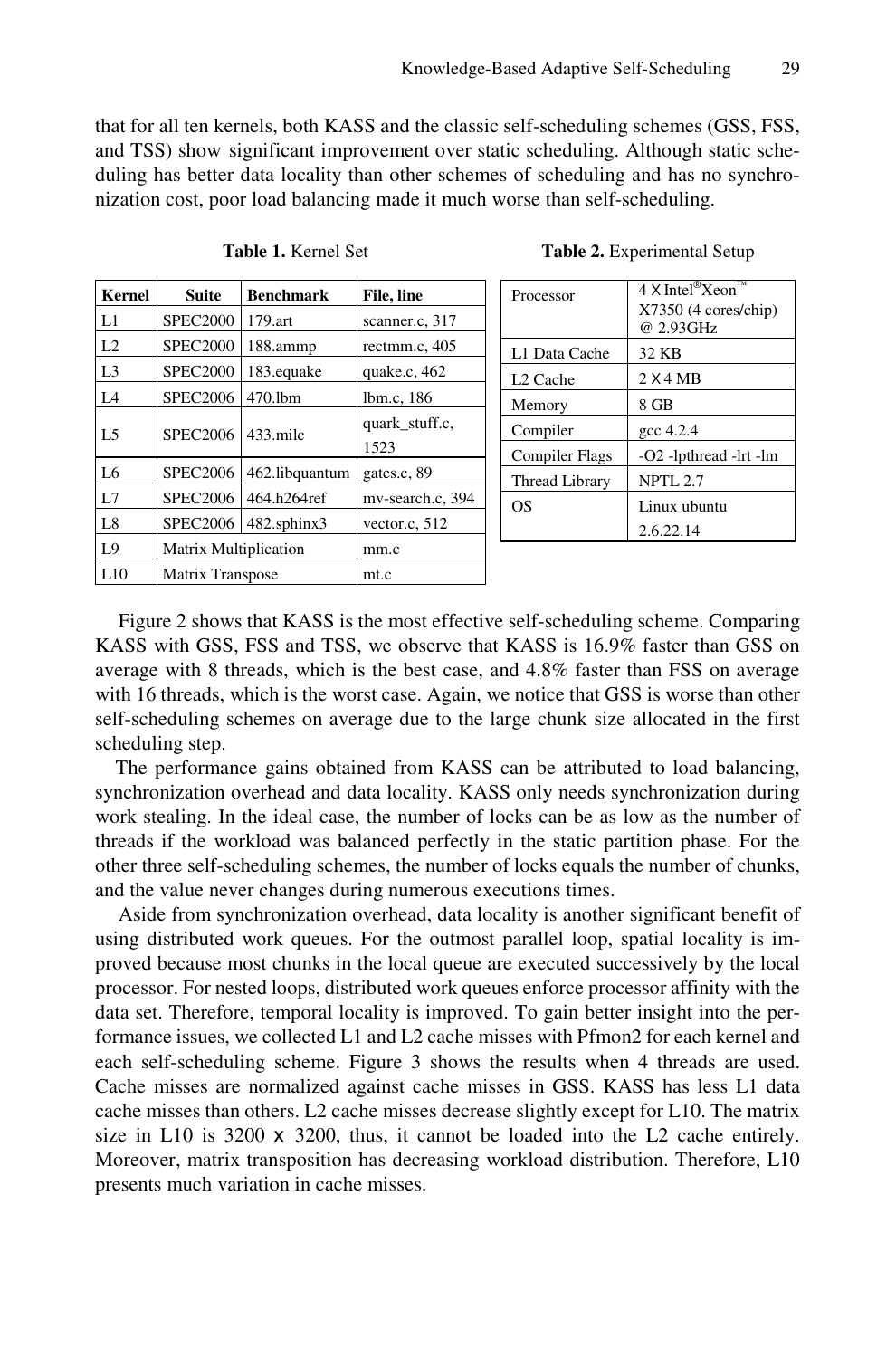

**Fig. 2.** Speedup over sequential execution



**Fig. 3.** Cache misses when 4 Threads used

### **4.2 Study on Loop Nests**

To the best of our knowledge, affinity scheduling is most similar with our technique for loop nests. We implemented KASS algorithm as presented in Section 3, and the affinity scheduling algorithm (AFS) in [8]. Three applications (SOR, JI, and TC) were run on 2 cores to 16 cores with  $N = 10000$ . The average execution times are reported in Fig. 4. KASS performs better than AFS in all cases. The speedups of KASS over AFS in the figure are also labeled. The maximal speedup is 1.27, which makes KASS 21% faster. As discussed in Section 3, the attained performance is mainly attributed to knowledge-based static partition and adaptive adjustment with tuning parameters.

Both KASS and AFS exploited processor affinity with distributed work queues. Work stealing happens when load imbalance arises between initial partitions. A significant disadvantage with the AFS scheduling scheme exist where work stealing has dramatically increased scheduling overhead when more processors are used.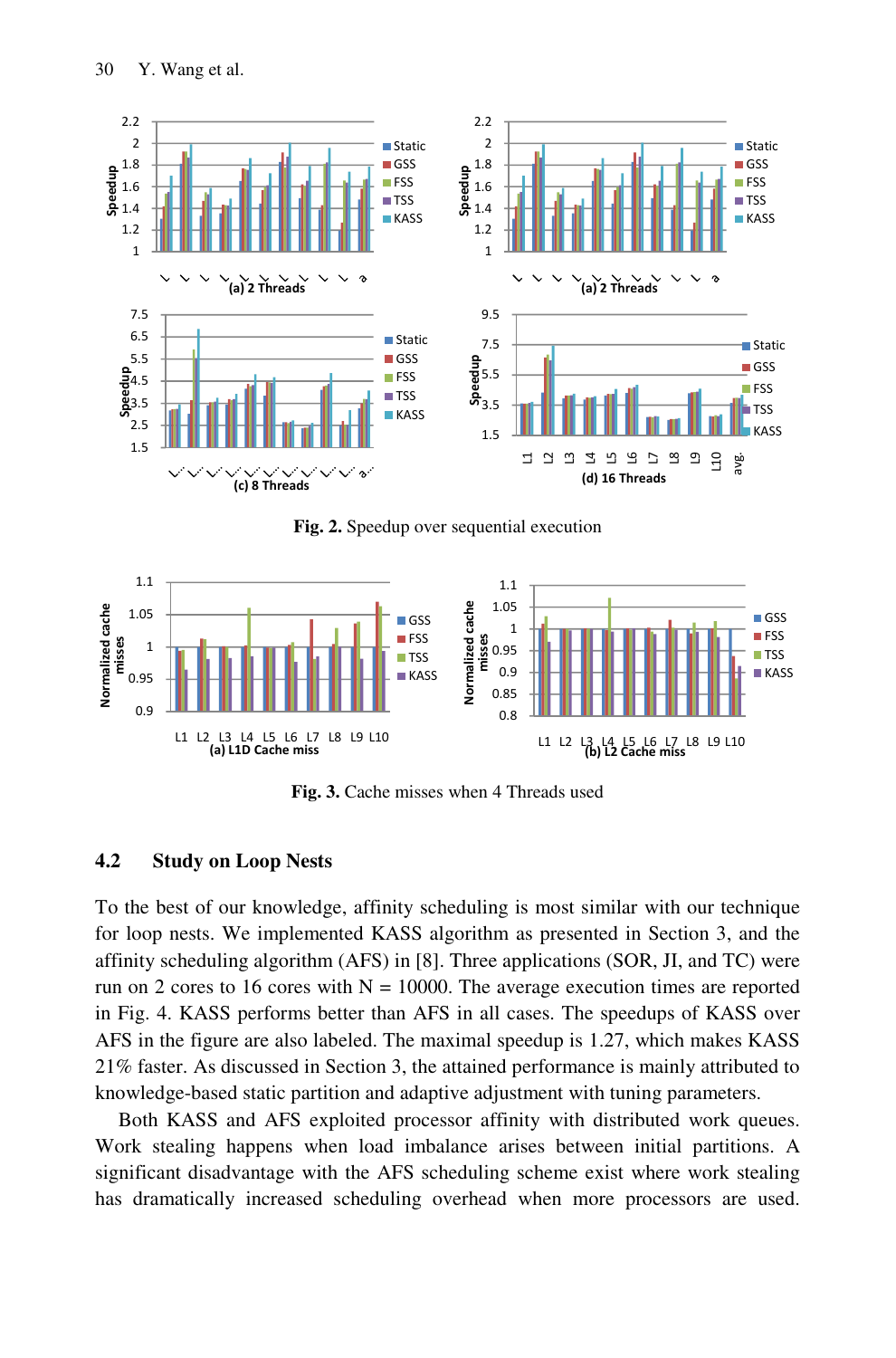Therefore, KASS should achieve greater speedup when more processors are used because of relatively balanced initial partition and adaptive adjustments, which result in less work stealing than AFS. This trend has been noticed in Fig. 4(b).



**Fig. 4.** Execution time of SOR (a), JI (b) and TC (c)

# **5 Conclusion**

A knowledge-based adaptive self-scheduling (KASS) algorithm for parallel loops has been proposed in this paper. An experimental study was performed to compare the KASS algorithm with classic self-scheduling algorithms (GSS, TSS, and FSS), static scheduling, and affinity scheduling algorithm. The major conclusions from the study are: Dynamic scheduling schemes perform well for all kernels. KASS performs better than classic self-scheduling and static scheduling for the outermost loops. For loop nests, KASS not only exploits processor affinity, but also adaptively adjusts chunk partitions. Therefore, KASS achieved better performance compared with affinity scheduling. Future work would be geared towards implementing KASS on heterogeneous computing systems.

## **References**

- 1. Polychronopoulos, C.D., Kuck, D.J.: Guided self-scheduling: a practical scheduling scheme for parallel supercomputers. IEEE Trans. Computers 36(12), 1425–1439 (1987)
- 2. Smith, B.J.: Architecture and Application of the HEP Multiprocessor Computer System. In: Real Time Signal Processing IV, vol. 298 (1981)
- 3. Tang, P., Yew, P.C.: Processor self-scheduling for multiple nested parallel loops. In: ICPP, pp. 528–535 (1986)
- 4. Flynn-Hummel, S., Schonberg, E., Flynn, L.E.: Factoring: A method for scheduling parallel loops. Communications of the ACM 35(8), 90–101 (1992)
- 5. Tzen, T.H., Ni, L.M.: Trapezoid self-scheduling: a practical scheduling scheme for parallel computers. IEEE Transactions on Parallel and Distributed Systems 4(1), 87–98 (1993)
- 6. Tabirca, T., Freeman, L., Tabirca, S., Yang, L.T.: Feedback guided dynamic loop scheduling: convergence of the continuous case. J. Supercomput. 30(2), 151–178 (2004)
- 7. Cariño, R.L., Banicescu, I.: Dynamic load balancing with adaptive factoring methods in scientific applications. J. Supercomput. 44(1), 41–63 (2008)